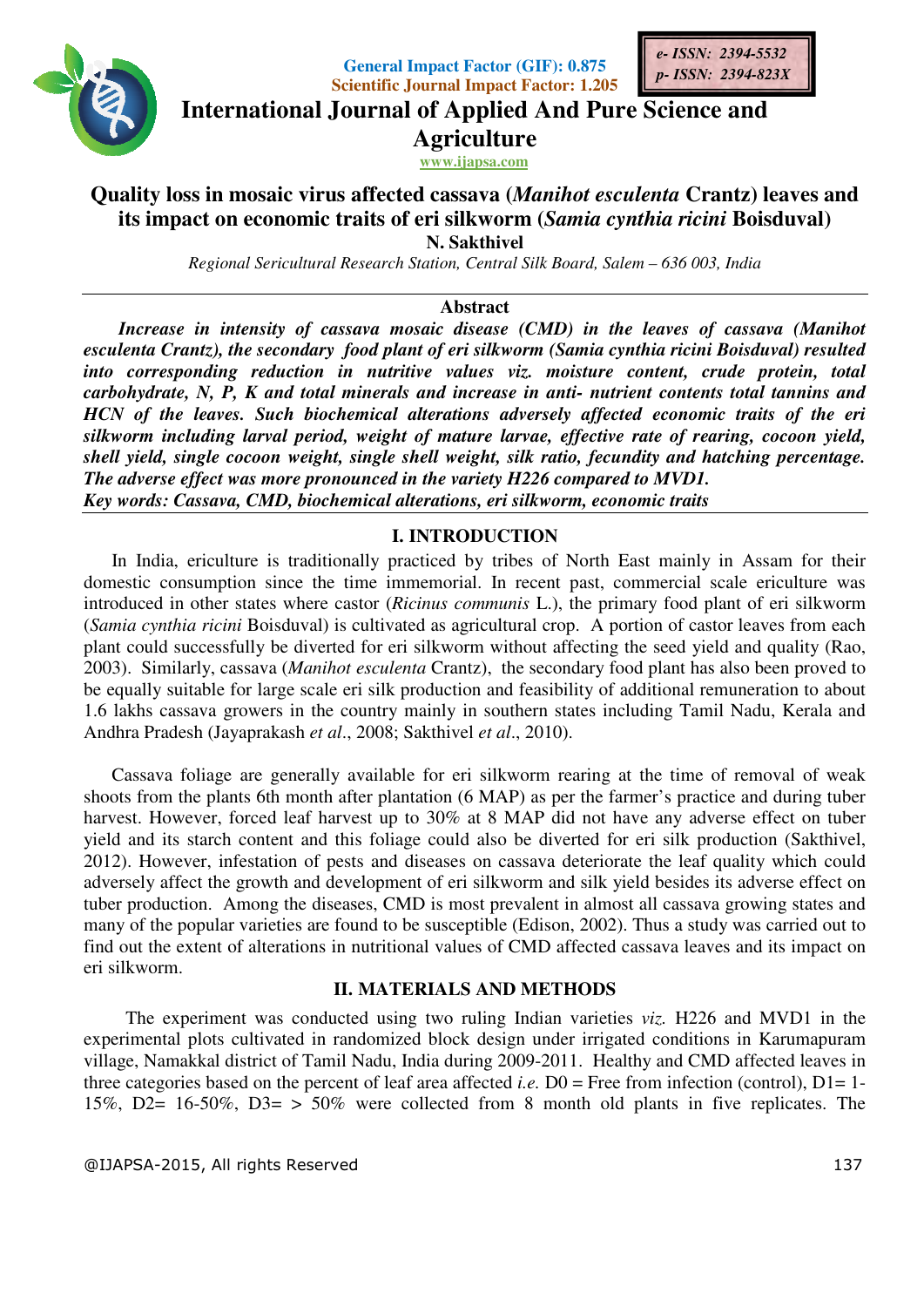#### *International Journal of Applied and Pure Science and Agriculture (IJAPSA) Volume 01, Issue 12, [December - 2015] e-ISSN: 2394-5532, p-ISSN: 2394-823X*

composite leaf samples were oven dried at 60 $\mathrm{^{0}C}$  for 48 hours and powdered using a mixture grinder. The biochemical contents *viz.* total carbohydrate (Dubois *et al*., 1956), crude protein, nitrogen, phosphorus, potassium, total minerals (Jackson, 1973), total tannins (Anonymous, 1984) hydrocyanic acid (Bradbury *et al*. 1991) were determined as per the standard chemical analytical methods.

Consequently, eri silkworm larvae were mass reared up to second instar on disease free cassava leaves. For further rearing, healthy and CMD affected leaves of all the three categories as described above were plucked from the plants separately and fed to worms in five replicates @ 100 larvae per replication. The matured worms were allowed to spin cocoon on separate mountages. The economic parameters such as larval period (hrs), weight of mature larvae (g), effective rate of rearing (%), cocoon yield (kg / 100 disease free laying- dfl), shell yield (kg/ 100 dfl), single cocoon weight (g), single shell weight (g), silk ratio (%) were recorded. The pupae were used for grainage to observe fecundity and hatching percentage. The experimental results obtained were evaluated by analysis of variance (ANOVA) at 5% level of significance.

#### **III. RESULTS AND DISCUSSION**

The nutritional values of CMD infected cassava leaves including moisture content, crude protein, total carbohydrate, nitrogen, phosphorus, potassium and total minerals were reduced significantly in both the varieties with increase in degree of infestation whereas the content of total tannins and HCN were found increased considerably(Table 1). Highest reductions in nutrient values were noticed in the cassava leaves with >50% leaf area diseased (D3) followed by 16-50% (D2) where as the degree of infestation below 15% (D1) did not show much variations compared to the healthy one. The biochemical alterations were highly pronounced in the variety H226 than MVD1. Similarly, Umeshkumar (1992) reported significant reduction in nutrient values and increase of anti-nutrients in leaves of *Shorea robusta*, the primary food plant of tasar silkworm, affected by leaf spot disease. Shree and Chandramma (1998) reported drastic reductions in chlorophyll, amino acids, total soluble protein and reducing sugars and significant increase in total soluble sugars in rust affected cassava leaves. It is explained on the fact that the CMV infected leaves contain less chlorophyll and carotenoid contents and have lower photosynthetic rate (Alagianagalingam and Ramakrishnan, 1978) which could be attributed to reduction in nutritional values of the leaves. However, increase in values of tannin and HCN might be due to the mechanism of host defense to CMV infection.

Feeding of CMD infected cassava leaves caused significant adverse effect on all economic parameters of eri silkworm irrespective of varieties (H226 & MVD1) as compared to those reared on healthy leaf. Increase in severity of CMD infection in the leaves resulted into corresponding reductions in economic traits of eri silkworm including matured larval weight, effective rate of rearing, cocoon and shell yield, silk percentage, fecundity and hatching percentage of eggs. However, the larval period was increased only when the larvae fed with the leaves having  $> 16\%$  affected area (D2 & D3). Maximum loss in cocoon and shell yield and silk % were recorded on the leaves with  $> 50\%$  affected area and the adverse effect was more pronounced in H226 compared to MVD1 (Table 2).The findings are in line with those reported by Tomy Philip *et al.*, (2008) wherein reduced larval growth, larval weight, longer larval duration and inferior cocoons were observed in eri silkworm fed with CMD affected cassava leaves. Similarly, the economic characters and reproductive performance of eri silkworm were also found adversely affected when fed with diseased castor leaves (Nagaveni *et al.* 2002; Shree and Nagaveni, 2002).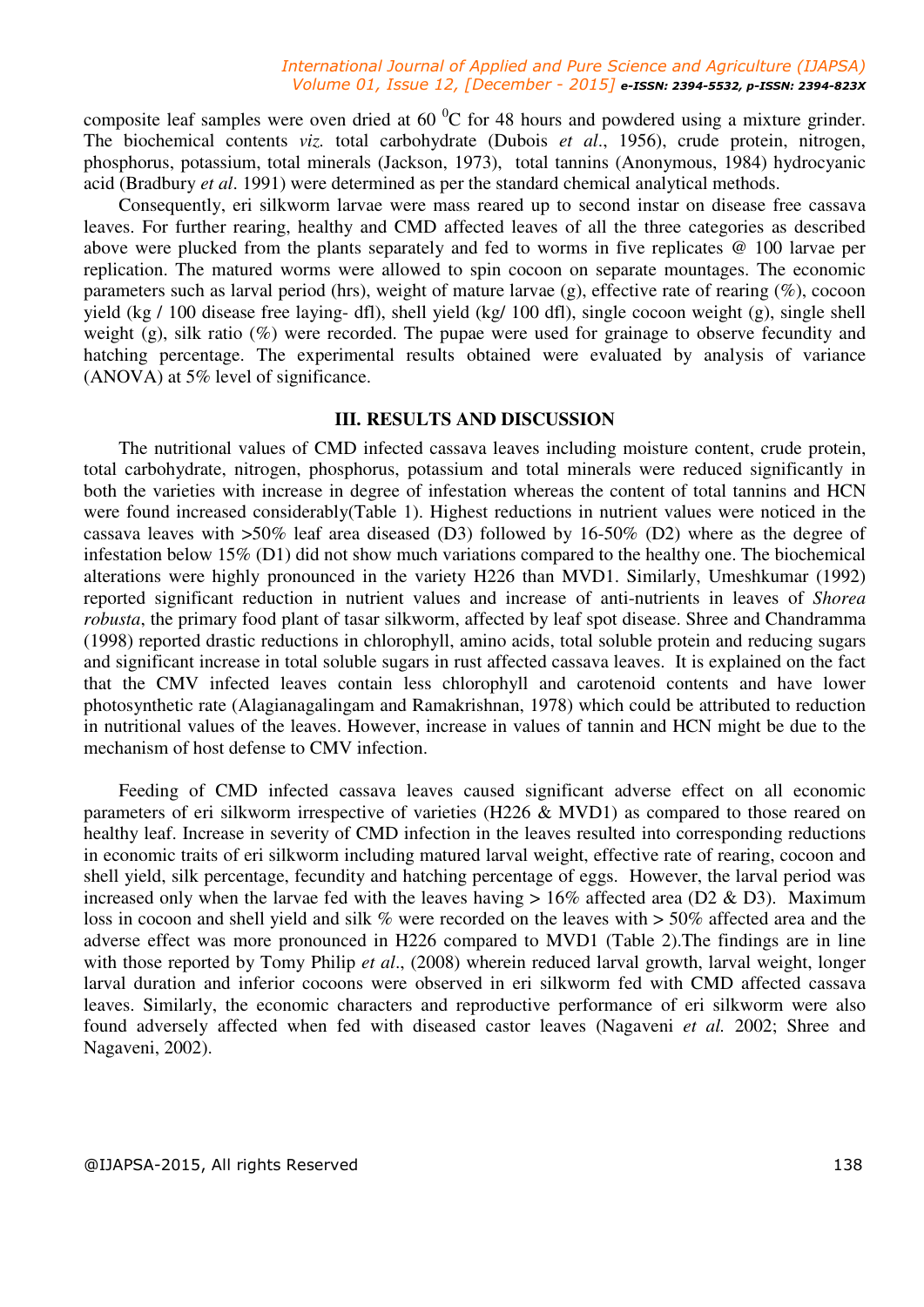#### *International Journal of Applied and Pure Science and Agriculture (IJAPSA) Volume 01, Issue 12, [December - 2015] e-ISSN: 2394-5532, p-ISSN: 2394-823X*

It is assumed from the present study that reduction in nutrient values and increase of anti -nutrient contents in CMD affected cassava leaves was attributed to the adverse impact on growth and development of eri silkworm and silk production. However, the degree of infection less than 15% exhibited least impact. Sakthivel (2012) reported that the degree of CMD incidence increases corresponding to plant age. Therefore, eri silkworm rearing before increase of CMD intensity  $> 15\%$ could help to avoid loss in cocoon production. However, adoption of management strategies like cultivation of CMD resistant varieties, use of CMV free planting materials, control of the vector, *Bemisia tabaci*, field sanitation *etc*. are imperative for sustainable production of eri silk using cassava.

#### **BIBLIOGRAPHY**

- [1] Alagianagalingam M.N. and Ramakrishnan, K. 1978. Effect of cassava mosaic on photosynthetic pigments and photosynthesis. *Auara*, **7&8:** 120-123.
- [2] Anonymous 1984. Official Methods of Analysis. Association of Official Agricultural Chemist,  $13<sup>th</sup>$  Edition, Washington (D.C.).
- [3] Bradbury J. H.; Egan S. M. and Lynch, M. J. 1991. Analysis of cyanide in cassava using acid hydrolysis of cyanogenic glucosides. *J. Sci. Food and Agric*., **55:** 277-290.
- [4] Dubois, M.; Gilles, K. A.; Hamilton, T. K.; Robeos, P. A. and Smith, F. 1956. Calorimetric determination of sugars and related substances. *Annals of Chemistry*, **28:** 350-356.
- [5] Edison, S. 2002. Plant protection problems in cassava in India. In: Proceedings of the 7<sup>th</sup> Regional Cassava Workshop. 28 October – 1 November, 2002. Bangkok, Thailand, pp. 264-270.
- [6] Jackson, M. L. 1973. *Soil Chemical Analysis*. Prentice Hall (India) Pvt. Ltd., New Delhi, p.260.
- [7] Jayaprakash, P.; Singh, J. R. S.; Rao, S. B. V.; Kumar, V. M. and Suryanarayana, N. 2008. Economic viability of eri silkworm rearing on rainfed castor and cassava crops in Andhra Pradesh. *Indian J. Seric*., **47(1):** 7-11.
- [8] Nagaveni, V.; Shree M. P. and Ravikumar, K. 2002. Effect of feeding eri silkworms with diseased castor leaves on the economic parameters of cocoons. *Indian J. Seric*., **41(2):** 155-156.
- [9] Philip, T.; Qadri, S. M. H., Somaprakash, D. S.; Shekar, M. A. and Kamble C.K. 2008. Effect of feeding 'CMV' infected tapioca leaves on the cocoon and grainage parameters of eri silkworm, *Samia cynthia ricini* Boisduval. *Indian J. Seric*., **47(2):** 161-164.
- [10] Rao, J. V. K. 2003. Large scale development of ericulture in India. *Indian silk*, **42(1):** 27-29.
- [11] Sakthivel, N.; Qadri, S. M. H.; Anbazhagan, R.; Krishnamoorthi, T. S. and Jayaraj, S. 2010. Cropping system of eri food plants for economically viable ericulture in Tamil Nadu. *Asian Textile Journal*, **19(4):** 70-76.
- [12] Sakthivel, N. 2012. Studies on utilization of tapioca (*Manihot esculenta* Crantz) for ericulture in Tamil Nadu, Ph.D., thesis, submitted to the Periyar University, Salem, Tamil Nadu. pp. 175-178.
- [13] Shree, M. P. and Chandramma 1998. Bio-chemical alterations in rust affected leaves of tapioca An important food plant of eri silkworm. *Indian J. Seric*., **37(1):** 68-69.
- [14] Shree, M. P. and Nagaveni, V. 2002. Development and reproductive performance of eri silkworms (*Samia cynthia ricini* Boisduval) fed with diseased castor leaves (*Ricinus communis* L.). *Sericologia*, **42(2):** 209-215.
- [15] Umesh Kumar, N.N. 1992. Biochemical Changes in leaves of *Shorea robusta*, infected by leaf spot. *Indian J. Seric*., **31(1):** 23-25.